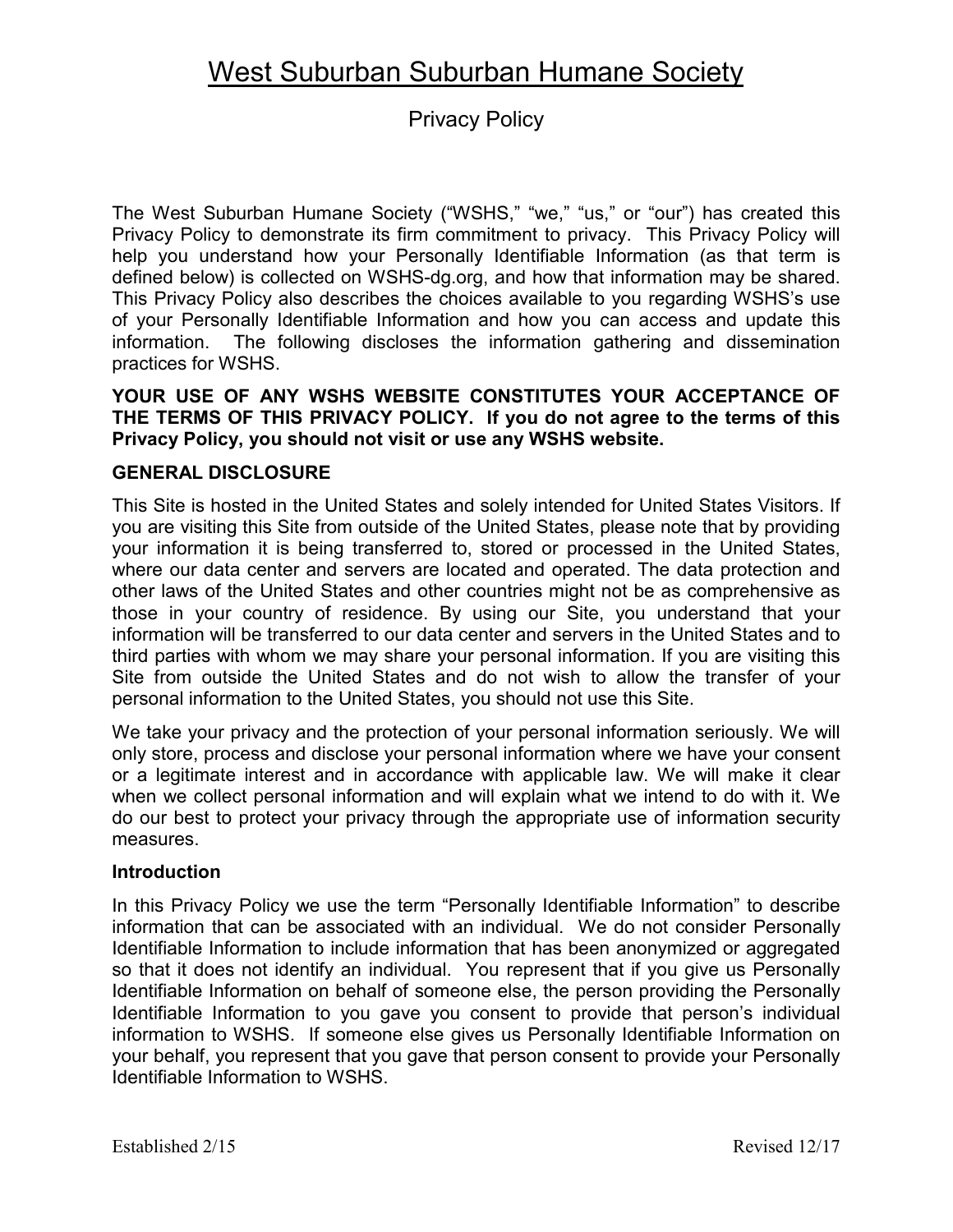# West Suburban Suburban Humane Society

# Privacy Policy

This Privacy Policy applies when you:

- Visit or utilize a website on which this Privacy Policy is posted;
- Submit any online WSHS forms including adoption and volunteer applications;
- Make a donation to WSHS through our website;
- Sign up for our newsletters or other announcements; or
- Otherwise interact with WSHS online or offline.

### **Notification of Changes to Privacy Policy**

WSHS may update this Privacy Policy at any time to reflect changes to WSHS's privacy practices. Users can find out about changes in this Privacy Policy by visiting this page. Your continued use of any WSHS website constitutes acceptance of any such changes. We encourage you to periodically review this page for the latest information on WSHS's privacy practices. This Privacy Policy was last revised in December 2017. We also encourage users to read this Privacy Policy thoroughly and use it as a point of reference for the future.

### **Personally Identifiable Information**

The website collects Personally Identifiable Information from various locations, including at, but not limited to, the following locations:

- Online WSHS forms including adoption applications and volunteer applications; or
- Online donations to WSHS;

The Personally Identifiable Information collected includes:

- Name;
- Title;
- Home address:
- Business address;
- Email address; and
- Billing information such as debit or credit card number, expiration date, security code (if applicable), and billing address which is collected by our third party payments processor.

When you use any WSHS website, we may automatically record information such as browsing activity and data displayed or clicked on (such as UI elements, ads, and links), and we may collect other information, including, but not limited to, the type of device you use, browser type, operating system version, IP address, data and time of access, and device identifier.

WSHS uses Personally Identifiable Information to provide your billing information to a third party to process donations, and volunteer applications, subscribe to email news services, and other event announcements.

Established 2/15 Revised 12/17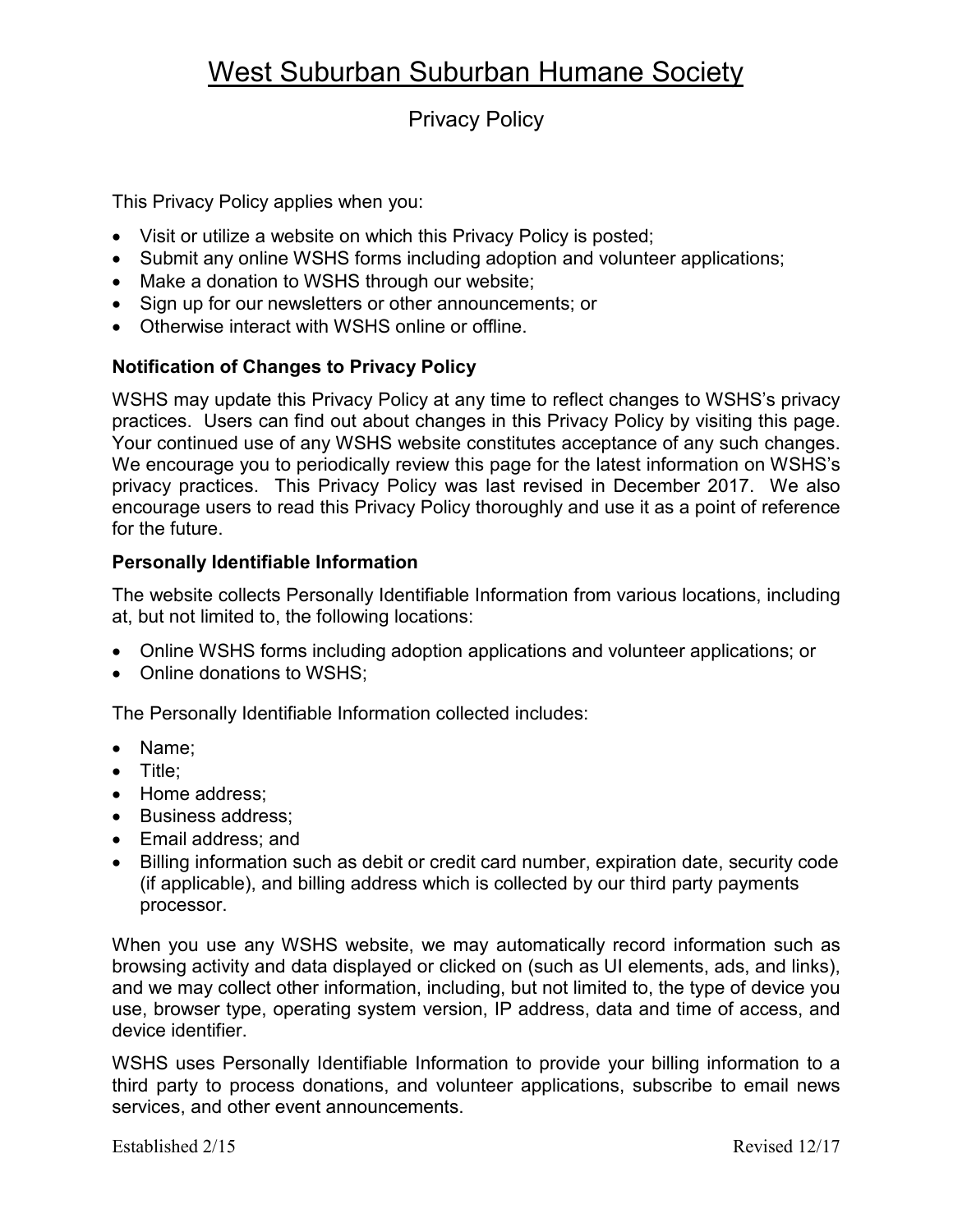# Privacy Policy

Users may choose to decline receiving future mailings by following the instructions in the "Opting Out" section below. Aggregated demographic information may also be compiled and shared, but will not identify the individual user.

# **Cookies**

Cookies are small data files that are sent from a website's server and are stored on your device's hard drive either for only the duration of your visit ("session cookies") or for a fixed period ("persistent cookies"). Cookies contain information that can later be read by a web server. Our website uses cookies to collect information about your use of our website, including, but not limited to, to keep track of your online shopping cart. The shopping cart may not perform correctly if the cookies option is turned off in the browser settings. The WSHS website uses cookies to restrict access to some content. WSHS members who elect to browse the website with the cookies option turned off may not be able to access restricted content.

Some newer web browsers have a "do not track" preference that transmits a "do not track" header to the websites you visit with information indicating that you do not want your activity to be tracked. We do not respond to web browser "do not track" signals at this time.

### **Web beacons**

Our web pages may contain electronic images known as web beacons (sometimes called single-pixel gifs), which are used along with cookies to compile aggregated statistics to analyze how our website is used and may be used in some of our emails to let us know which emails and links have been opened by recipients. This allows us to gauge the effectiveness of our customer communications and marketing campaigns.

# **Log Files**

We may collect information to analyze traffic on WSHS's website. Such information includes, but is not limited to, browser type, IP address, access time, and files accessed are collected in log files. Aggregate information generated from the log files is sometimes shared with advertisers.

#### **Links**

This website contains links to other websites. WSHS is not responsible for the privacy practices or the content of other websites. If you submit Personally Identifiable Information to those websites, your information is governed by those websites' privacy statements. Please carefully read the privacy statements of the websites to which we link, as their privacy practices may differ from those of WSHS's websites.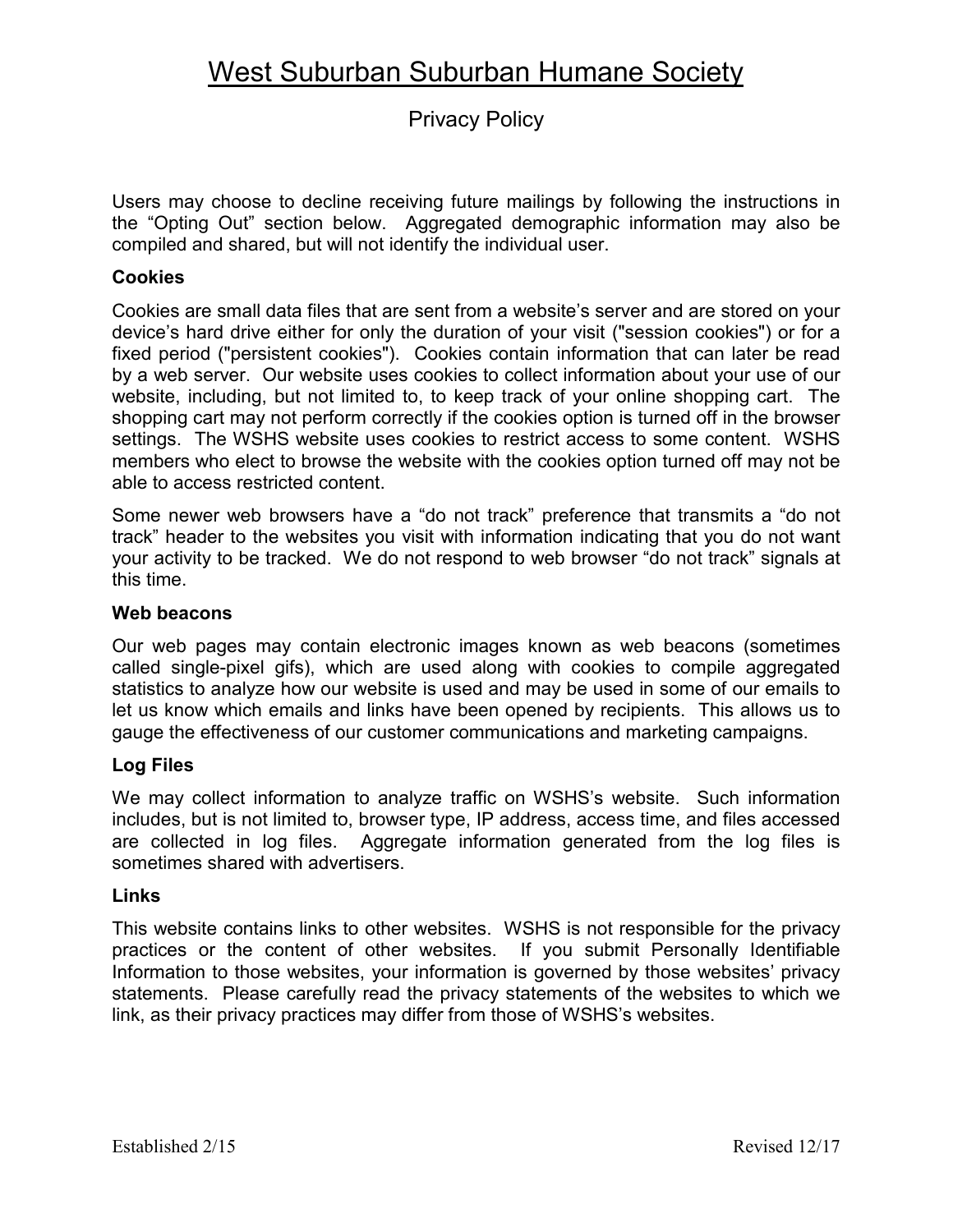Privacy Policy

# **Opting Out**

Our website provides users the opportunity to opt out of receiving certain communications from WSHS. Choosing to opt out of emails currently means you will NOT receive ANY email from WSHS. Likewise, opting out of emails and mailings means you will receive no announcements about upcoming meetings or announcements.

Users who do not want to receive mailings or emails from WSHS can also contact WSHS by the following means and request to be excluded:

Carolyn Mossberger at 630-960-9600, ext. 25 or director@wshs-dg.org.

# **Changing Information**

Users have the ability to change information previously provided such as name, address, telephone, and e-mail address. Please contact WSHS by the following means to make or request the change:

Accessing Change of Address

Email: [director@wshs-dg.org](mailto:director@wshs-dg.org)

Telephone: 630-960-9600, ext. 25

# **Security**

Maintaining the integrity of data collected on WSHS's websites is of utmost importance to WSHS. We follow generally accepted best practices to reasonably protect the information submitted to us, both during transmission and once we receive it. No method of transmission over the Internet, or method of electronic storage, is 100% secure, however. Therefore, we cannot guarantee its absolute security.

# **Children's Online Privacy**

WSHS websites are not intended to be used by anyone under the age of 13 and, as such, WSHS does not knowingly collect Personally Identifiable Information from anyone under the age of 13. If you are under the age of 13, please do not submit any Personally Identifiable Information to WSHS or create an online user account. If a parent or legal guardian becomes aware that his or her child under the age of 13 has provided us with Personally Identifiable Information without parental or legal guardian consent, the parent or legal guardian should contact the WSHS Web Communication division and we will delete such information from our files.